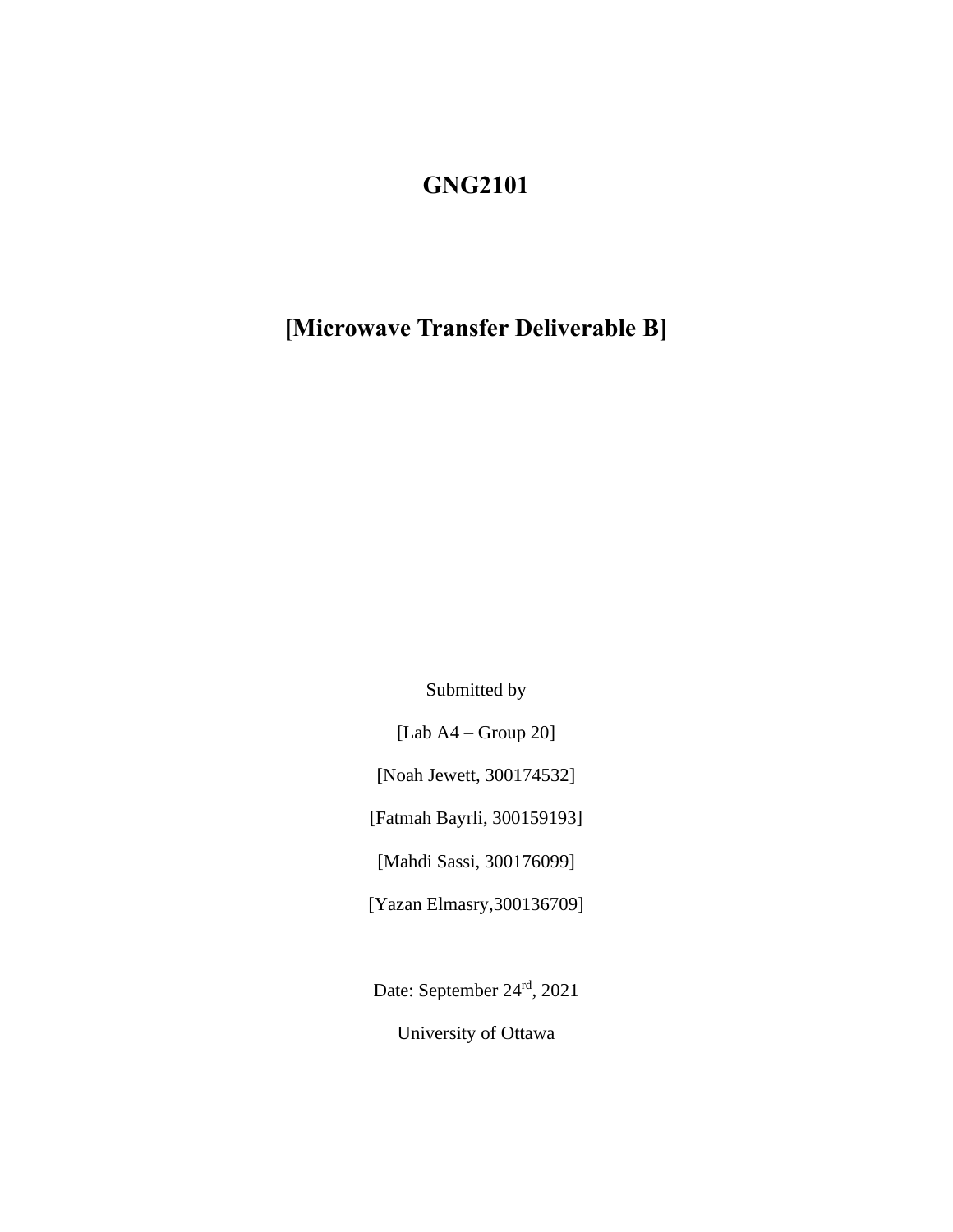# **List of Tables**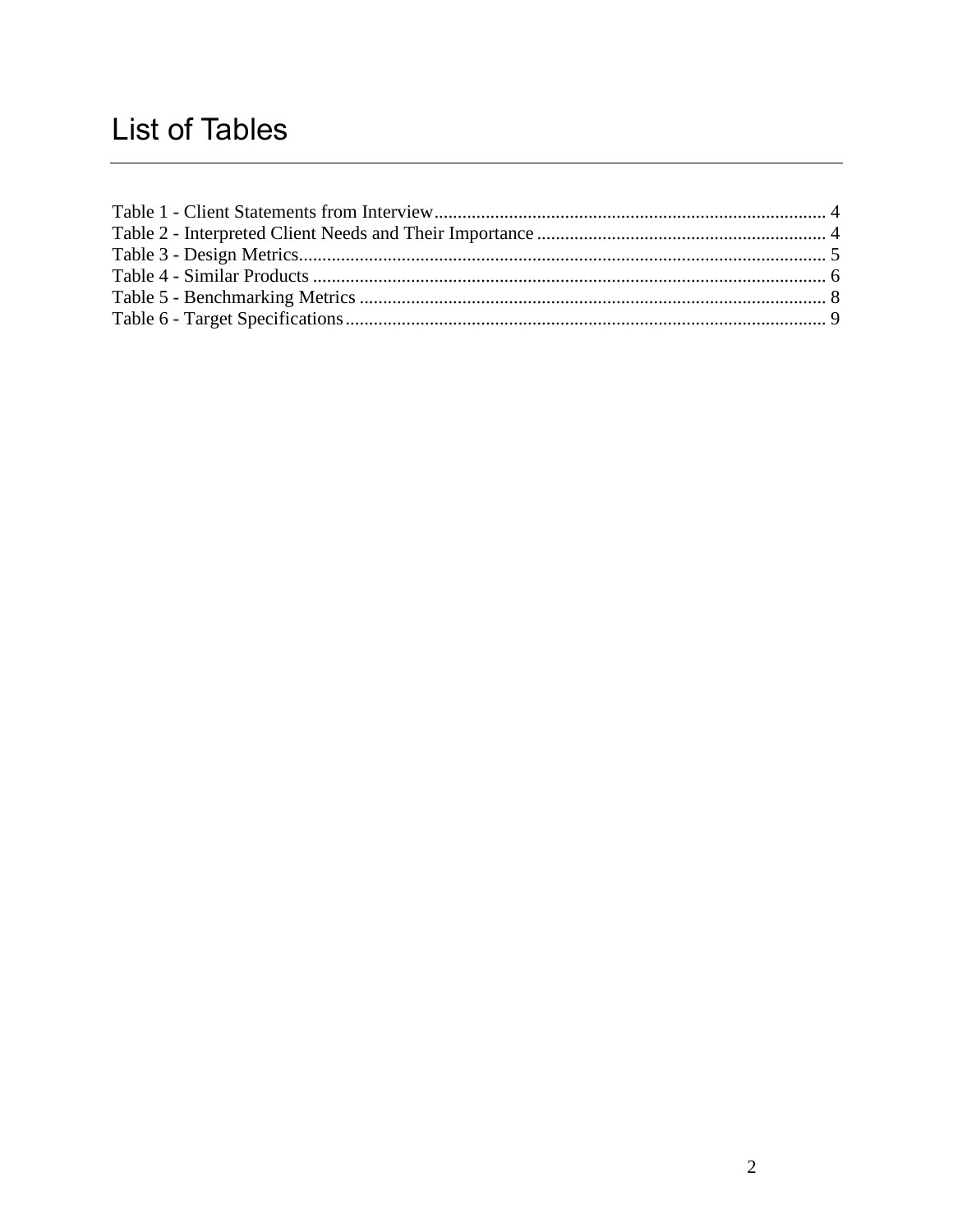# 1 Introduction

#### **1.1 The Problem**

 People with limited mobility may experience problems when moving or lifting items from the counter in and out of the microwave. This issue can make their typical life more difficult and leads to loss of independency. Our goal is to develop a device that can safely transport various objects without causing any damage. The device is designed to be used by everyone and can be easily assembled by individuals so that it securely can be moved from one place to another.

#### **1.2 Deliverable B**

The goal of this deliverable is to empathize with the client to obtain as much information as possible about their problem. Client statements during the interview are refined into needs and quantified using metrics. Preliminary research into other products is also done to obtain an idea of what currently exist on the market. The result of this deliverable is an understanding of the necessary functionality of the product as well as target specifications to help assess performance and feasibility.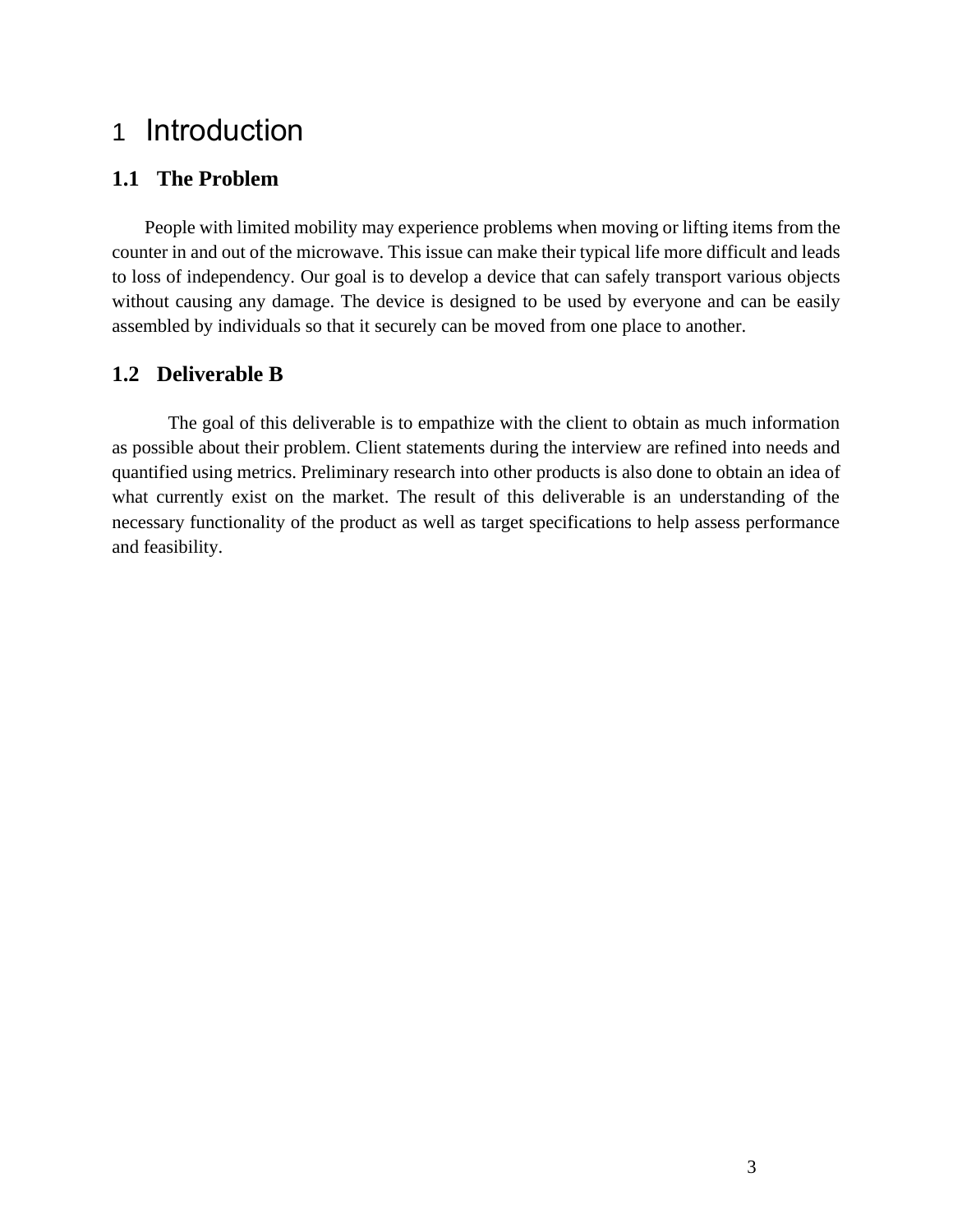# 2 Problem Definition

## **2.1 Client Interview 1 Statements and Observations**

On September 21<sup>st</sup>, 2021, we met with our client Wayne to discuss about the microwave transfer device. We asked him specific questions. He described some of the significant points about the device, which supports us in acknowledging his needs to implement it and effectively generate an appropriate solution. Our stated goal is to recognize his specific needs, which will help us derive the statement problem.

#### <span id="page-3-0"></span>**Table 1 - Client Statements from Interview**

| #              | <b>Client Statements</b>                                                           |
|----------------|------------------------------------------------------------------------------------|
|                | Ideally, this product will be usable by everyone struggling with mobility.         |
| 2              | I don't want to be afraid I'll mess up while using the product.                    |
| 3              | My microwave is 6 feet 8 inches off the group and my counter is 78 inches high. My |
|                | muscular function is weak, I struggle to lift objects up high into the microwave.  |
| $\overline{4}$ | The heaviest object I think I would put in the microwave would be 2.5 pounds.      |
| 5              | I can open the door and input the time myself.                                     |
| 6              | My doctor says I should not carry more than 20 pounds.                             |
| $\tau$         | I have a weak short-term memory; I often forget things within 3 minutes.           |
| 8              | I can carry objects, but my gait is wobbly due to my stroke.                       |
| 9              | I use the microwave to heat up a wide variety of things. Alcoholic beverages are a |
|                | common use for me.                                                                 |
| 10             | I value my independence; I want to be able to use the device easily and without    |
|                | assistance.                                                                        |

### **2.2 Prioritized Client Needs**

 The following table transforms client statement into more focused needs. The needs are rated based on their importance with 5 being the most essential and 1 being not very important.

#### <span id="page-3-1"></span>**Table 2 - Interpreted Client Needs and Their Importance**

| # | <b>Client Statements</b>      | <b>Interpreted Need</b>                      | $\text{Imp}(1-5)$ |
|---|-------------------------------|----------------------------------------------|-------------------|
|   | Ideally, this product will be | The product is compatible with multiple      |                   |
|   | usable by everyone struggling | microwaves.                                  |                   |
|   | with mobility.                |                                              |                   |
|   | My microwave is 6 feet 8      | The product uses a mechanical system that    |                   |
|   | inches off the group and my   | requires a small force input to lift a heavy |                   |
|   | counter is 78 inches high. My | object                                       |                   |
|   | muscular function is weak, I  |                                              |                   |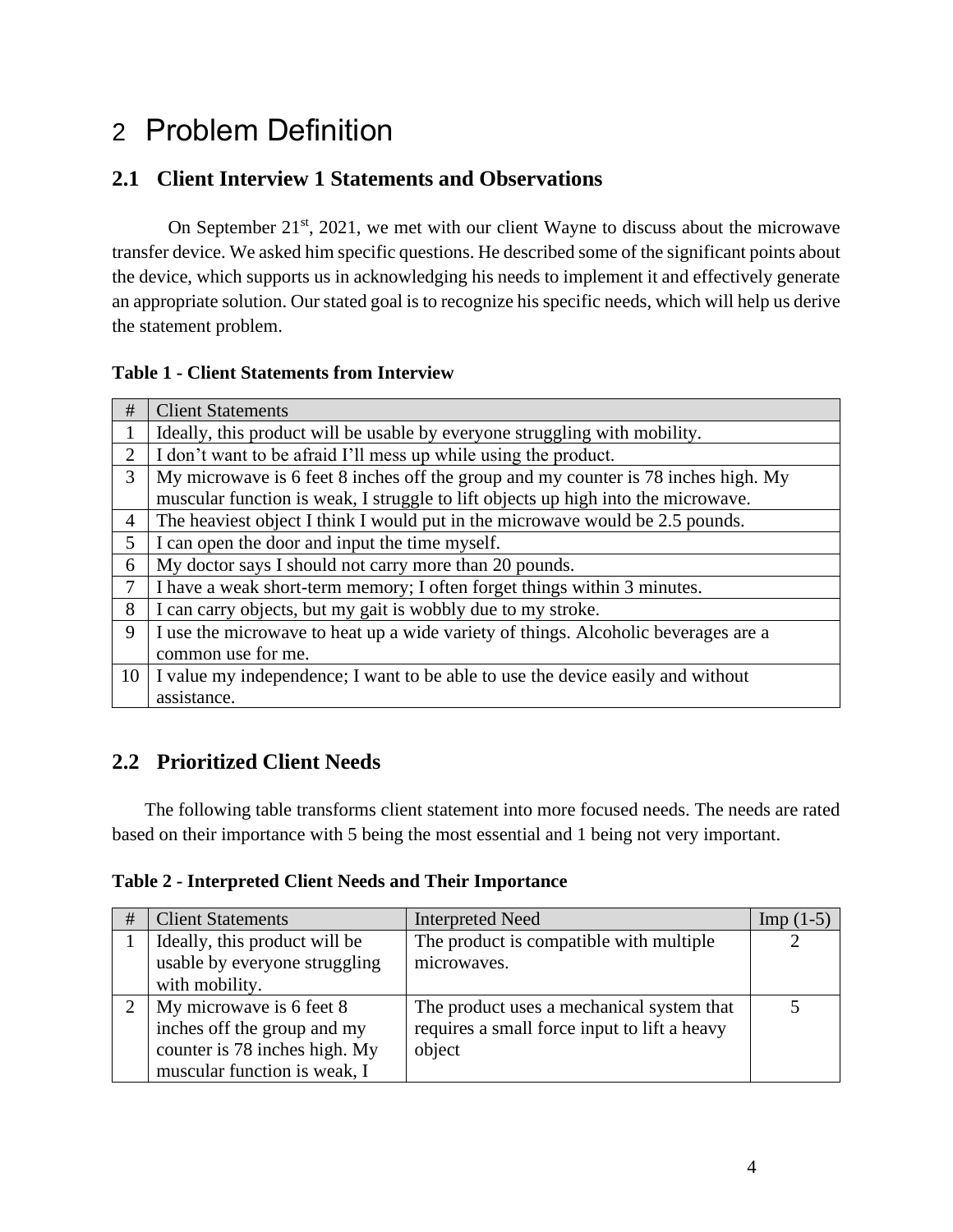|                | struggle to lift objects up high<br>into the microwave.                                                        |                                                                                                                                                                                                |                |
|----------------|----------------------------------------------------------------------------------------------------------------|------------------------------------------------------------------------------------------------------------------------------------------------------------------------------------------------|----------------|
| 3              | I don't want to be afraid I'll<br>mess up while using the<br>product.                                          | The product is easy to use and has safety<br>mechanisms that will prevent the client<br>from dropping dishes. The product has a<br>simple and non-complex design (few<br>buttons and options). | $\overline{4}$ |
| $\overline{4}$ | I use the microwave to heat up<br>a wide variety of things.<br>Alcoholic beverages are a<br>common use for me. | The device can transport objects with a<br>wide variety of shapes to and from the<br>microwave. The objects need to be<br>stabilized to prevent liquid from spilling.                          | 5              |
| 5              | I value my independence; I<br>want to be able to use the<br>device easily and without<br>assistance.           | The product only requires a single user to<br>function properly                                                                                                                                | 5              |
| 6              | I have a weak short-term<br>memory; I often forget things<br>within 3 minutes.                                 | The device should alert the client when the<br>object is lowered to the counter.                                                                                                               | 3              |
| $\overline{7}$ | I can open the door and input<br>the time myself.                                                              | The device opens the microwave door and<br>inputs a heating time remotely.                                                                                                                     | $\mathbf{1}$   |
| 8              | I can carry objects, but my gait<br>is wobbly due to my stroke.                                                | The device has a good and secure<br>grappling hold that won't allow the<br>transferred object to fall, shake, or spill on<br>the user.                                                         | $\overline{4}$ |
| 9              | My doctor says I should not<br>carry more than 20 pounds.                                                      | The device is portable and can be<br>transported by the client safely.                                                                                                                         | 3              |
| 10             | The heaviest object I think I<br>would put in the microwave<br>would be 2.5 pounds.                            | The device can lift the weight of anything<br>the user wishes to put in the microwave.                                                                                                         | 5              |

### **2.3 Problem Statement**

 Our client requires a device that can lift dishes from his counter into a microwave safely and securely. The device can lift a wide variety of objects without any inconvenience to the user and has built in safety mechanisms to prevent the dropping of an object.

#### **2.4 Design Metrics**

<span id="page-4-0"></span>Design needs with quantifiable measurements were selected to be used as design metrics.

#### **Table 3 - Design Metrics**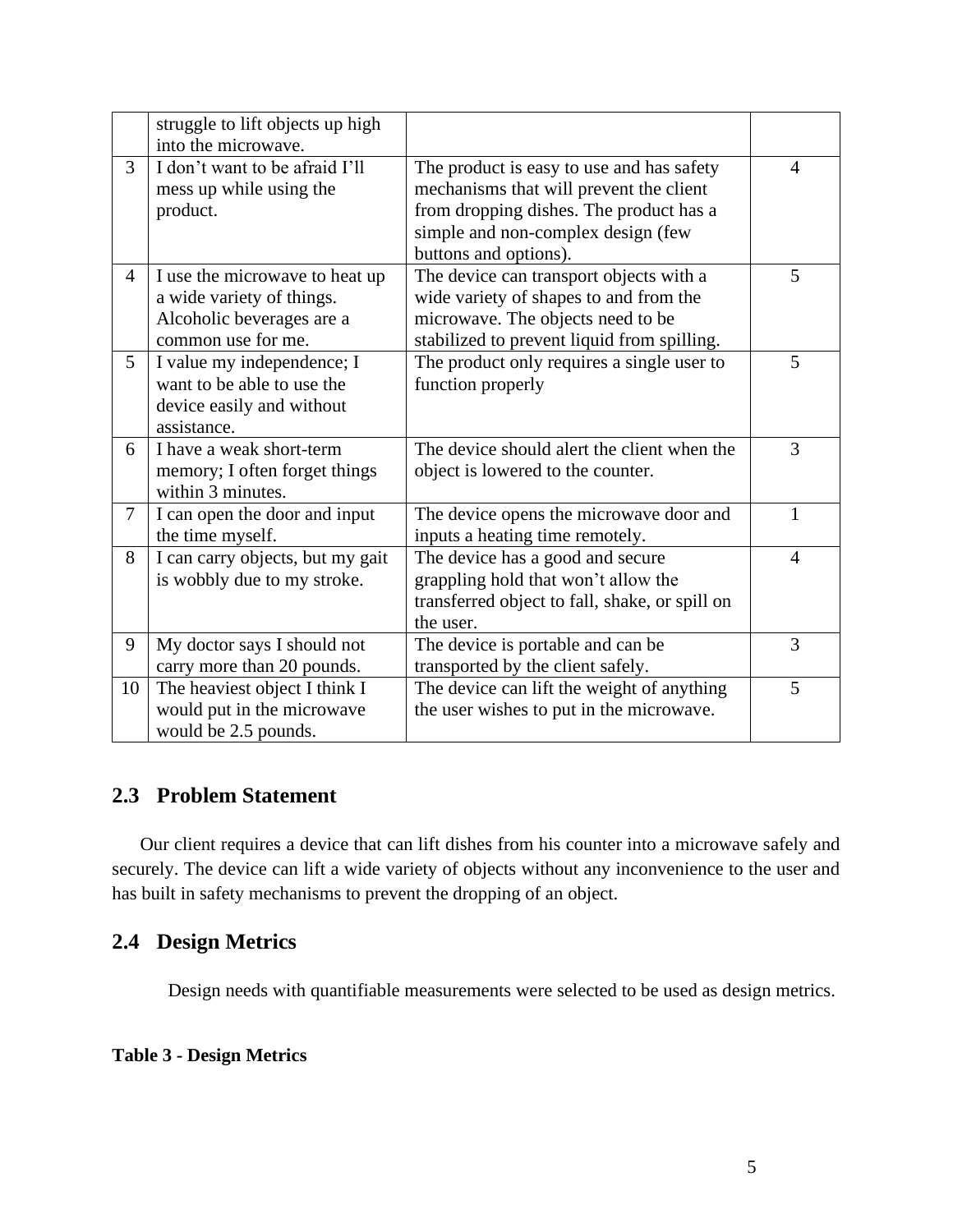| Metric                        | <b>Associated Needs</b> | Units      | F/NF/C |
|-------------------------------|-------------------------|------------|--------|
| <b>Vertical Lift Distance</b> |                         | m/in       |        |
| Weight of Device              |                         | Kg/lbs     |        |
| <b>Load Bearing Capacity</b>  | ΙU                      | Kg/lbs     |        |
| <b>Cost of Product</b>        |                         |            |        |
| Maximum Area + Height of      |                         | $m^2/in^2$ |        |
| Microwavable Object           |                         |            |        |

## **2.5 Benchmarking**

 Due to a small target demographic, it is difficult to find existing products that are designed specifically for microwave transferring. Products that fulfilled our primary needs —vertically transport and/or pick up a <10lbs object —were what was focused on while benchmarking.

#### <span id="page-5-0"></span>**Table 4 - Similar Products**

| <b>Product Name</b>      | Specifications                                                                                        | Issues                                                          | Comments           |
|--------------------------|-------------------------------------------------------------------------------------------------------|-----------------------------------------------------------------|--------------------|
| <b>Germany Stainless</b> | Price: \$14.35 CAD                                                                                    | Only grips the                                                  | This product       |
| <b>Steel Hot Dish</b>    |                                                                                                       | item; vertical and                                              | demonstrates a     |
| Plate Gripper            | Weight: 148g                                                                                          | horizontal                                                      | method of securely |
|                          |                                                                                                       | transport requires a                                            | gripping dishes    |
|                          | Dimensions: 7.5 x 18cm                                                                                | human.                                                          | without the use of |
|                          | Load capacity: not stated<br>but likely not much greater<br>than a singular dish.<br>Lift Height: N/A | Works for plates<br>but not other<br>dishes such as<br>glasses. | one's hand.        |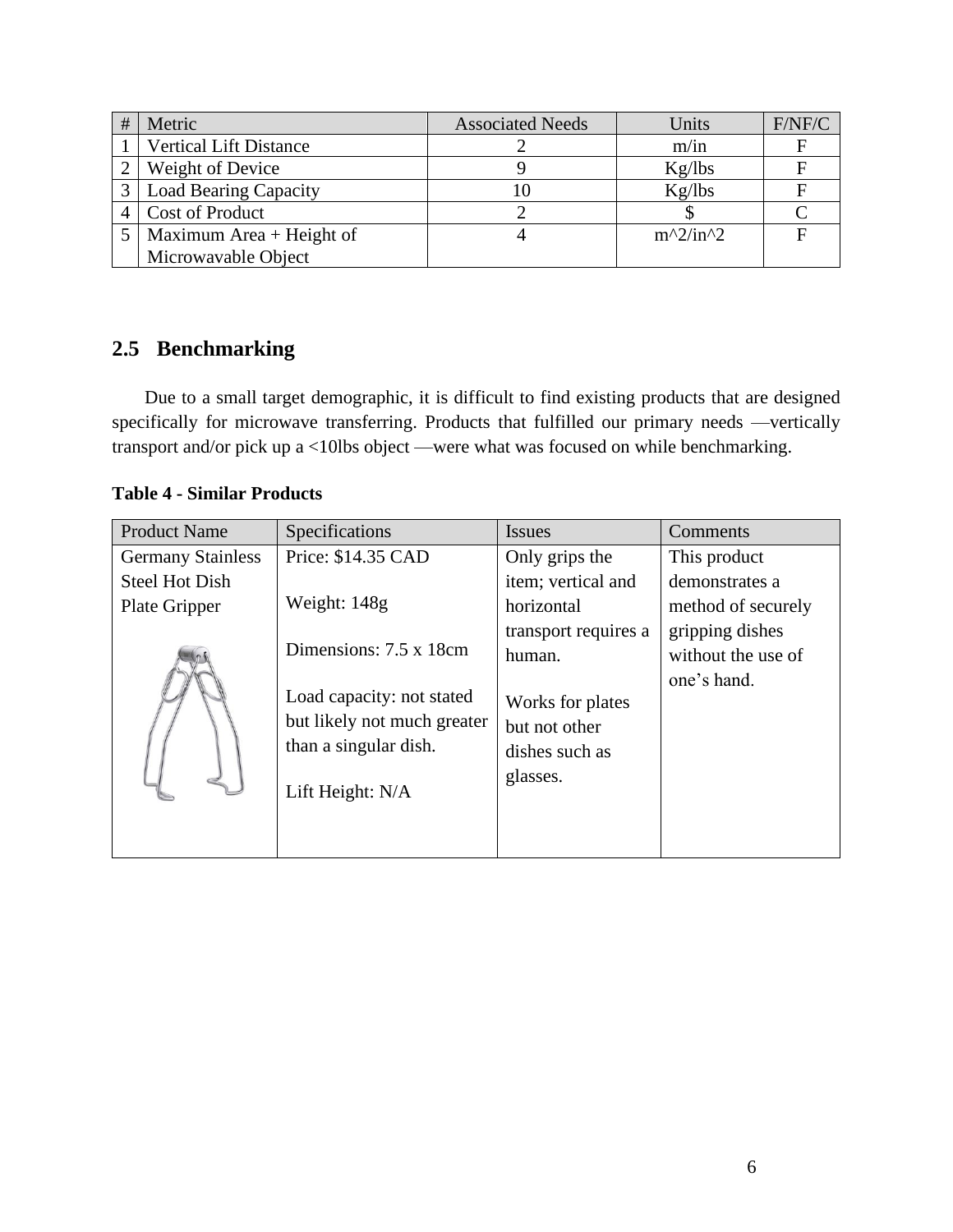| <b>TENAQUIP industrial</b>     | Price: \$227.00 CAD                                                                                                                                                                   | Not applicable to                                                                       | This product is not                                                         |
|--------------------------------|---------------------------------------------------------------------------------------------------------------------------------------------------------------------------------------|-----------------------------------------------------------------------------------------|-----------------------------------------------------------------------------|
| equipment                      |                                                                                                                                                                                       | be placed in the                                                                        | suitable for moving                                                         |
|                                | Weight: 226 lbs.                                                                                                                                                                      | kitchen                                                                                 | items into and out of                                                       |
| <b>Forklift Stacker</b>        | Dimensions: 43-7/8"L x 42-<br>1/2"W x 79-1/8"H<br>Load Capacity: 350lbs<br><b>Uses Hydraulics</b><br>Hand winch operated<br>Material: constructed of<br>durable steel and<br>aluminum | Overpriced<br>Excessive weight<br>capacity<br>Hand winch<br>operation is hard to<br>use | the microwave.<br>This mechanism<br>works well for lifting<br>heavy objects |
|                                | A hold-down device for<br>securing                                                                                                                                                    |                                                                                         |                                                                             |
| Sumner 2015 15'<br>Lift 800lb. | Price: \$3,845.67                                                                                                                                                                     | Material handling<br>product made for                                                   | The lifting<br>$\star$<br>mechanism is to                                   |
| Capacity Material              | Weight Capacity: 800lbs                                                                                                                                                               | warehouses.                                                                             | be noted.                                                                   |
| Lift                           | Weight: 315.00 LBS                                                                                                                                                                    | Not applicable for<br>home use:                                                         | -This product allows<br>the user to use it as a                             |
|                                | Lift Height: Extends from<br>3.5 meters to 7.7 meters<br>with forks flipped                                                                                                           | -Too large                                                                              | pulley and a forklift<br>depending on<br>requirement.                       |
|                                | Winch operated                                                                                                                                                                        | -Excessive weight<br>capacity                                                           | -winch can be<br>motorized?                                                 |
|                                | Forklift can be flipped or<br>changed                                                                                                                                                 | -Winch operation<br>could be too                                                        |                                                                             |
|                                | Pulley system                                                                                                                                                                         | difficult for person<br>with limited<br>mobility                                        |                                                                             |
| <b>OWI</b> Wireless            | Price: \$64.04 CAD                                                                                                                                                                    | Despite the low                                                                         | This product is                                                             |
| Robotic Arm Edge               |                                                                                                                                                                                       | cost of the device,                                                                     | clearly one that can                                                        |
|                                | Dimensions: $9 \times 6.3 \times 15$                                                                                                                                                  | the reach it                                                                            | be made accessible to                                                       |
|                                | inch                                                                                                                                                                                  | provides isn't<br>sufficient for the                                                    | consumers especially                                                        |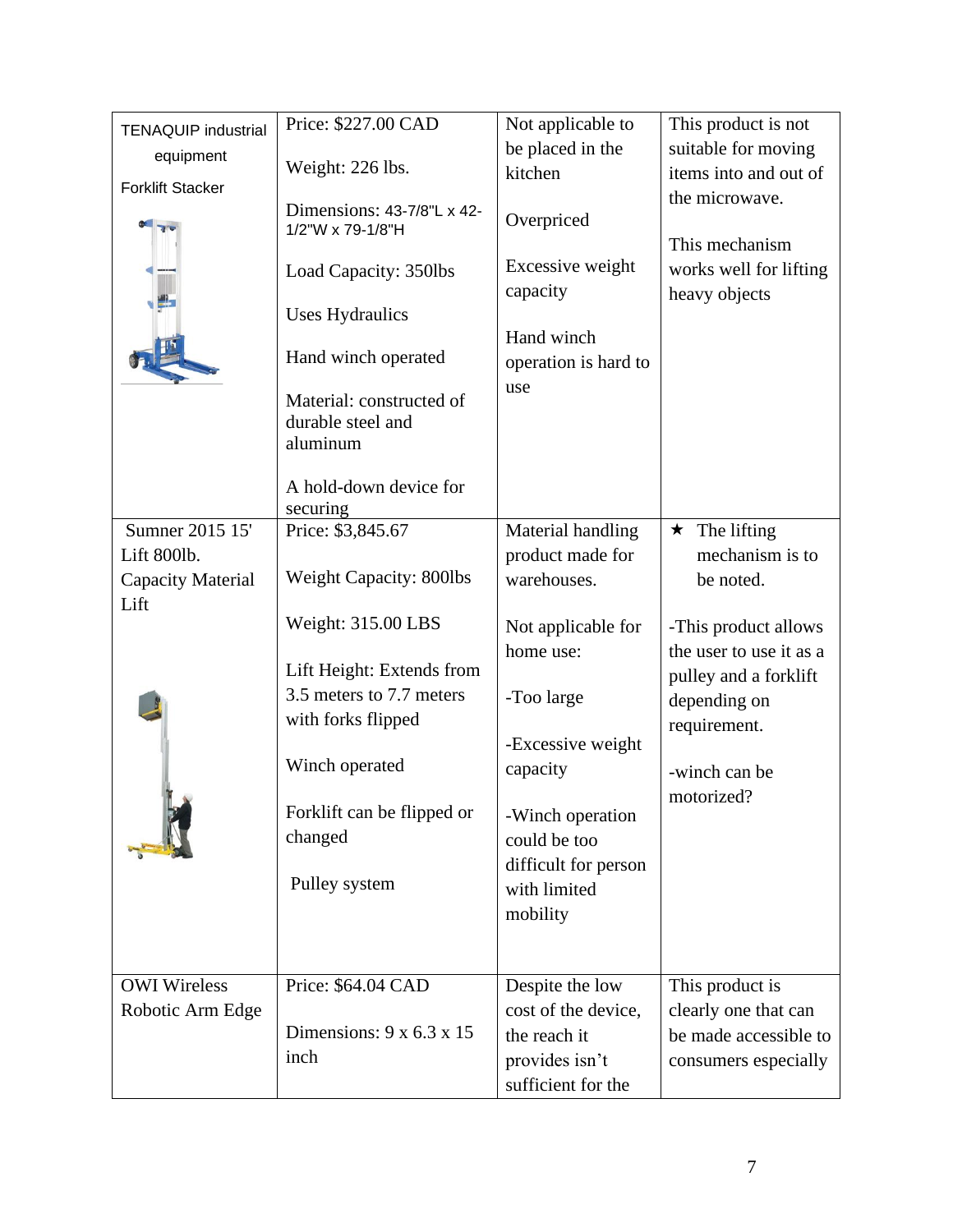| task of transferring<br>with its cheap price<br>something in and<br>of \$64.<br><b>Wrist Range of Motion:</b><br>out of a<br>$120^\circ$<br>The remote control<br>microwave. The<br>of the arm has a level<br>device also runs on<br>Elbow Range of Motion:<br>of complexity<br>batteries instead of<br>$300^\circ$<br>(control wise) that is<br>an AC power<br>required for the task<br>supply.<br>Base Rotation: 270°<br>of precisely<br>transferring an object<br>Base Motion: 180°<br>in and out of a<br>microwave.<br>Vertical Reach: 15 inch<br>Horizontal Reach: 12.6<br>inch<br>Lifting Capacity: 100g<br>Max Claw Width: 1.77in |  |
|------------------------------------------------------------------------------------------------------------------------------------------------------------------------------------------------------------------------------------------------------------------------------------------------------------------------------------------------------------------------------------------------------------------------------------------------------------------------------------------------------------------------------------------------------------------------------------------------------------------------------------------|--|
| 24" Stroke 400lb<br>Price: \$166.65 CAD<br>Overbudget<br>A common trend                                                                                                                                                                                                                                                                                                                                                                                                                                                                                                                                                                  |  |
| Force Linear<br>with linear actuators                                                                                                                                                                                                                                                                                                                                                                                                                                                                                                                                                                                                    |  |
| Insufficient stroke<br>Load Capacity: 400lbs<br>is having too large a<br>Actuator                                                                                                                                                                                                                                                                                                                                                                                                                                                                                                                                                        |  |
| distance<br>load capacity and too                                                                                                                                                                                                                                                                                                                                                                                                                                                                                                                                                                                                        |  |
| Lift Distance: 24in                                                                                                                                                                                                                                                                                                                                                                                                                                                                                                                                                                                                                      |  |
| small a stroke length<br><b>Excessive load</b>                                                                                                                                                                                                                                                                                                                                                                                                                                                                                                                                                                                           |  |
| for our project<br>Weight of Device: Not<br>capacity                                                                                                                                                                                                                                                                                                                                                                                                                                                                                                                                                                                     |  |
| purposes. Finding a<br>Available<br>suitable one if we                                                                                                                                                                                                                                                                                                                                                                                                                                                                                                                                                                                   |  |
| No gripping<br>wish to use one for                                                                                                                                                                                                                                                                                                                                                                                                                                                                                                                                                                                                       |  |
|                                                                                                                                                                                                                                                                                                                                                                                                                                                                                                                                                                                                                                          |  |
| function<br>this project will be                                                                                                                                                                                                                                                                                                                                                                                                                                                                                                                                                                                                         |  |

## <span id="page-7-0"></span>**Table 5 - Benchmarking Metrics**

| Metric # | Units      | 24" Stroke 4001b | <b>TENAQUIP</b>        | Sumner 2015          | <b>OWI</b> Wireless |
|----------|------------|------------------|------------------------|----------------------|---------------------|
|          |            | Force Linear     | Industrial             | 15' Lift 800lb.      | Robotic Arm         |
|          |            | Actuator         | <b>Equipment Fork-</b> | Capacity             | Edge                |
|          |            |                  | <b>Lift Stacker</b>    | <b>Material Lift</b> |                     |
|          |            |                  |                        |                      |                     |
|          | 1n         | 24               |                        | $137 - 303$          | 15                  |
|          | <b>lbs</b> |                  | 226                    | 315                  |                     |
| 3        | Kg/lbs     | 400              | 350                    | 800                  | 0.22                |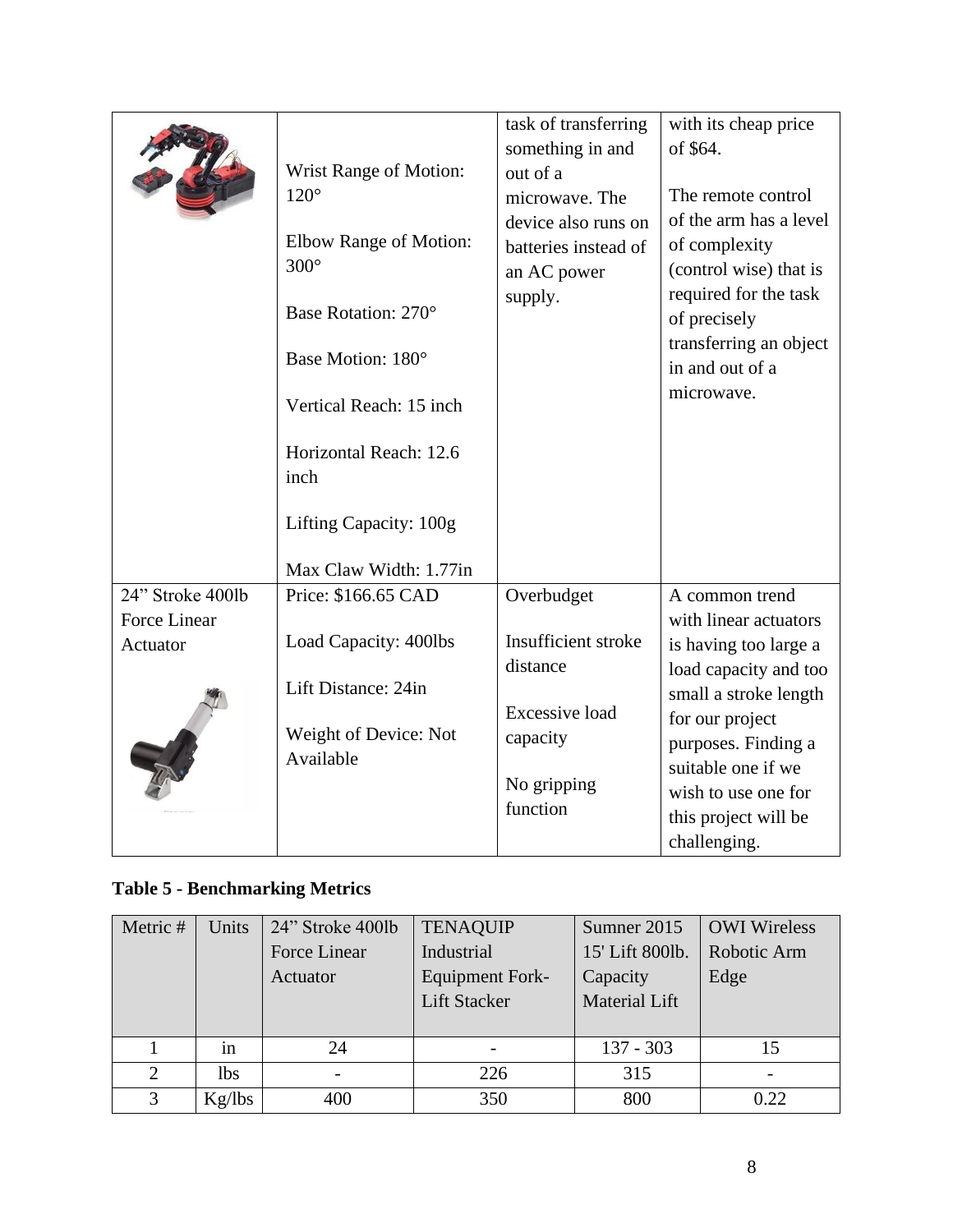|   |                       | $\sim$ $\sim$<br>$\epsilon$<br>100.03 | 227.00            | 2015<br>$\sqrt{2}$<br>3043.07 | 64.04                         |
|---|-----------------------|---------------------------------------|-------------------|-------------------------------|-------------------------------|
| ັ | $in^{\wedge\uparrow}$ | $\sim$                                | $\sqrt{2}$<br>4∠. | $\overline{\phantom{0}}$      | $\overline{a}$<br><b>L.II</b> |

#### **2.6 Target Specifications**

#### <span id="page-8-0"></span>**Table 6 - Target Specifications**

| #              | Metric                 | Units      | <b>Ideal Value</b> | <b>Marginal Values</b> |
|----------------|------------------------|------------|--------------------|------------------------|
|                | <b>Vertical Lift</b>   | in         | >72                | >48                    |
|                | Distance               |            |                    |                        |
| $\overline{2}$ | Device Weight          | <b>lbs</b> | $<$ 20             | <10                    |
| 3              | Load Bearing           | <b>lbs</b> | $>20$              | >5                     |
|                | Capacity               |            |                    |                        |
| $\overline{4}$ | <b>Cost of Product</b> | \$         | >80                | >100                   |
| 5              | Maximum                | in/in/in   | >20, >20, >10      | >12, >12, >10          |
|                | Dimensions of          |            |                    |                        |
|                | Transported            |            |                    |                        |
|                | Object                 |            |                    |                        |

In the interest of making the product usable for multiple microwave setups, a lift distance of 72 inches would be ideal, but 48 inches should be sufficient for our client's setup.

The client is only able to carry 20lb himself which would make a device of less than 20lb that he can transport himself in one piece necessary if he wishes to use it completely independently.

A load capacity 20lb should include the most majority of items one would put in the microwave. The client however said he would only ever put things of 5 pounds or less in the microwave.

The budget of our project is \$100. Ideally, we can create a product for less.

Finally, the product can ideally transport any size of object. Marginal values try to reflect average sizes of common microwavable dishes such as plates and glasses.

### 3 Conclusions and Recommendations for Future Work

 To conclude, after having the first client meeting, we were able to focus on his needs analysis and transform it into design criteria. Based on the client feedback, A problem statement was made. Metrics helps us prioritize the needs of the design criteria. Through benchmarking that we have done, we can have a similar idea of the product we design.

The next phase of the project will involve generating conceptual designs that fulfill the identified needs and are within at least marginal specifications. This deliverable will serve as a good reference when evaluating how well a concept caters to the client's requirements.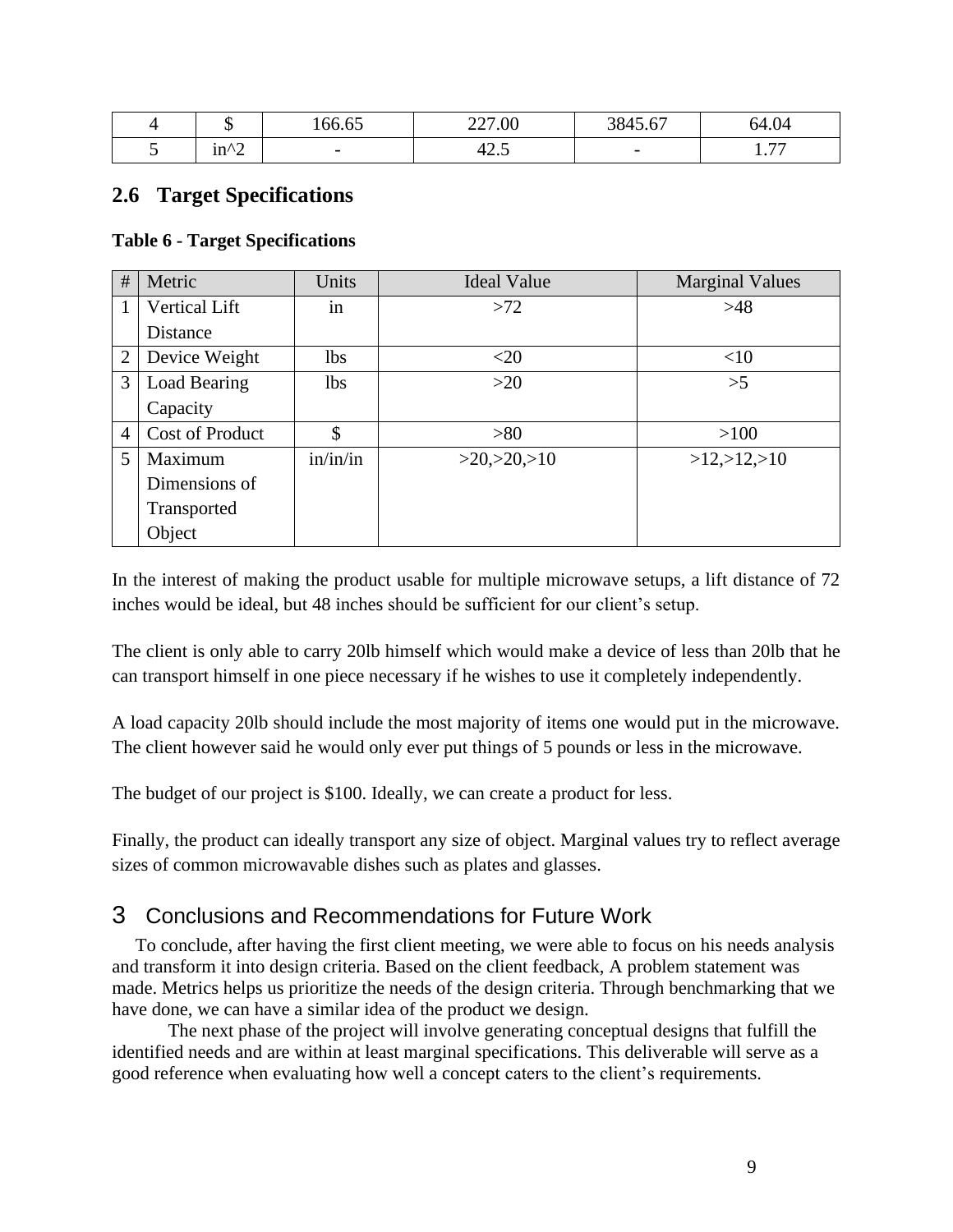# 4 Links to Benchmarked Products

[https://www.tenaquip.com/product/vestil-fork-lift-stacker-counterbalance-design-hand-winch](https://www.tenaquip.com/product/vestil-fork-lift-stacker-counterbalance-design-hand-winch-operated-350-lbs-capacity-122-max-lift-a-lift-s-ehp-lu502?gclid=CjwKCAjwy7CKBhBMEiwA0Eb7alGp2d_x2fcgOnk83oad9OP2ZJmwpMFLd9L4kzelNDNNZnKlJiVXihoC11IQAvD_BwE)[operated-350-lbs-capacity-122-max-lift-a-lift-s-ehp](https://www.tenaquip.com/product/vestil-fork-lift-stacker-counterbalance-design-hand-winch-operated-350-lbs-capacity-122-max-lift-a-lift-s-ehp-lu502?gclid=CjwKCAjwy7CKBhBMEiwA0Eb7alGp2d_x2fcgOnk83oad9OP2ZJmwpMFLd9L4kzelNDNNZnKlJiVXihoC11IQAvD_BwE)[lu502?gclid=CjwKCAjwy7CKBhBMEiwA0Eb7alGp2d\\_x2fcgOnk83oad9OP2ZJmwpMFLd9L4](https://www.tenaquip.com/product/vestil-fork-lift-stacker-counterbalance-design-hand-winch-operated-350-lbs-capacity-122-max-lift-a-lift-s-ehp-lu502?gclid=CjwKCAjwy7CKBhBMEiwA0Eb7alGp2d_x2fcgOnk83oad9OP2ZJmwpMFLd9L4kzelNDNNZnKlJiVXihoC11IQAvD_BwE) [kzelNDNNZnKlJiVXihoC11IQAvD\\_BwE](https://www.tenaquip.com/product/vestil-fork-lift-stacker-counterbalance-design-hand-winch-operated-350-lbs-capacity-122-max-lift-a-lift-s-ehp-lu502?gclid=CjwKCAjwy7CKBhBMEiwA0Eb7alGp2d_x2fcgOnk83oad9OP2ZJmwpMFLd9L4kzelNDNNZnKlJiVXihoC11IQAvD_BwE)

<https://www.aliexpress.com/item/32961307142.html>

[https://www.robotshop.com/ca/en/firgelli-24-400lb-linear](https://www.robotshop.com/ca/en/firgelli-24-400lb-linear-actuator.html?gclid=CjwKCAjw7rWKBhAtEiwAJ3CWLGPFQajIA1TQBxWsXFXenNLtHax9o0ATzoYMG_Os8WpY0FQ-Shg00RoCoioQAvD_BwE#Dimensions)[actuator.html?gclid=CjwKCAjw7rWKBhAtEiwAJ3CWLGPFQajIA1TQBxWsXFXenNLtHa](https://www.robotshop.com/ca/en/firgelli-24-400lb-linear-actuator.html?gclid=CjwKCAjw7rWKBhAtEiwAJ3CWLGPFQajIA1TQBxWsXFXenNLtHax9o0ATzoYMG_Os8WpY0FQ-Shg00RoCoioQAvD_BwE#Dimensions) [x9o0ATzoYMG\\_Os8WpY0FQ-Shg00RoCoioQAvD\\_BwE#Dimensions](https://www.robotshop.com/ca/en/firgelli-24-400lb-linear-actuator.html?gclid=CjwKCAjw7rWKBhAtEiwAJ3CWLGPFQajIA1TQBxWsXFXenNLtHax9o0ATzoYMG_Os8WpY0FQ-Shg00RoCoioQAvD_BwE#Dimensions)

<https://www.robotshop.com/ca/en/owi-wireless-robotic-arm-edge.html>